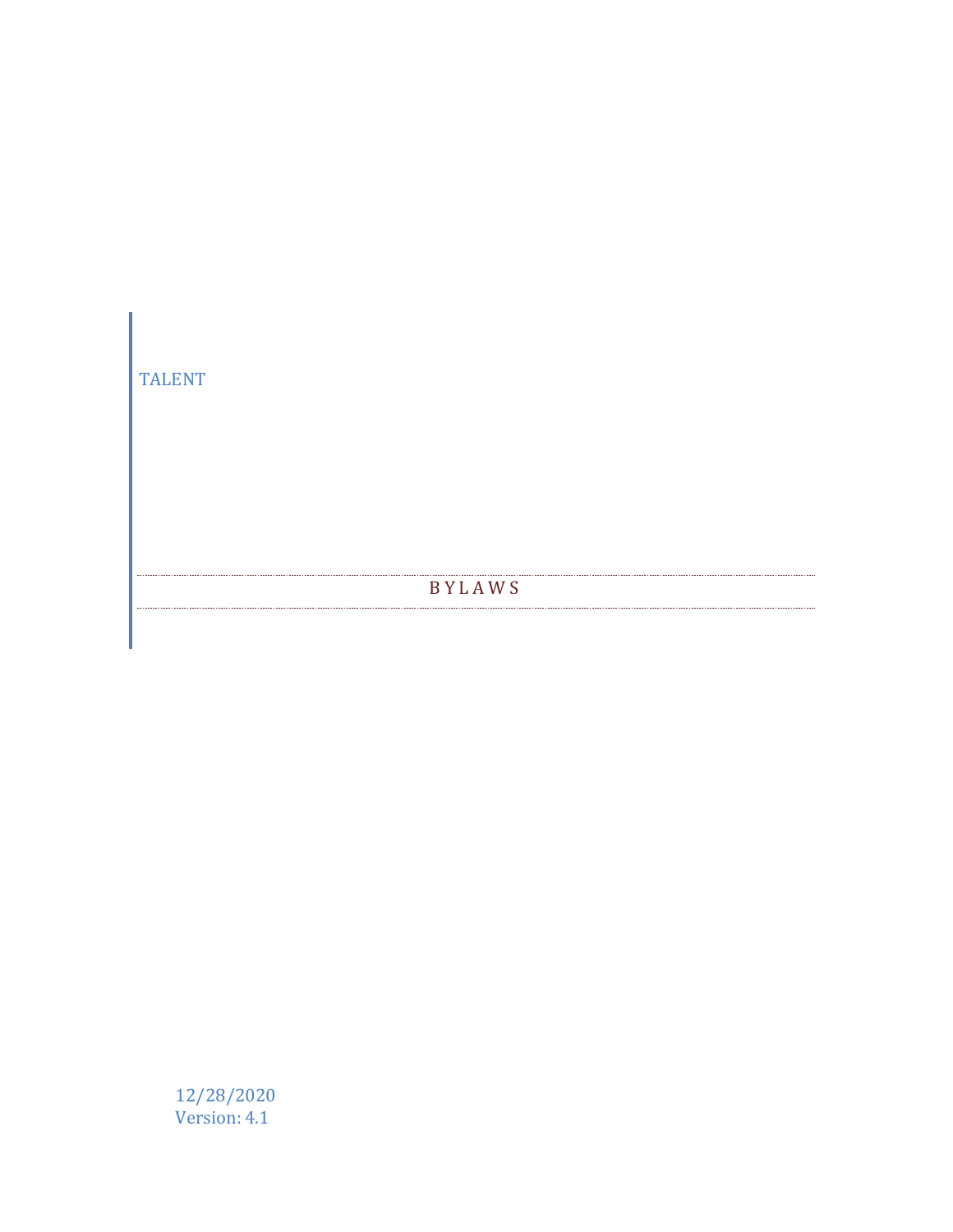### REVISION HISTORY:

| <b>DATE</b> | <b>REVISED BY</b> | <b>COMMENTS</b>                                                                                                                        |
|-------------|-------------------|----------------------------------------------------------------------------------------------------------------------------------------|
| 12/15/2018  | Sornam Sankar     | Prepared the First Draft based on the<br>Bylaws of Valluvan Tamil Academy and<br>input shared from California Tamil<br>Academy bylaws. |
| 12/28/2018  | Sivasailam        | $2nd$ draft & $3rd$ draft                                                                                                              |
| 3/3/2019    | Sornam Sankar     | 4th draft after fixing lot of minor errors and<br>inconsistencies.                                                                     |
| 3/31/2019   | Sornam Sankar     | This version V4 was ratified and<br>Adopted by the existing staff<br>members (admin and teachers) of<br>TALENT.                        |
| 12/28/2020  | Sornam Sankar     | This version V4.1 was a temporary<br>change for the Covid19 Lockdown<br>period.                                                        |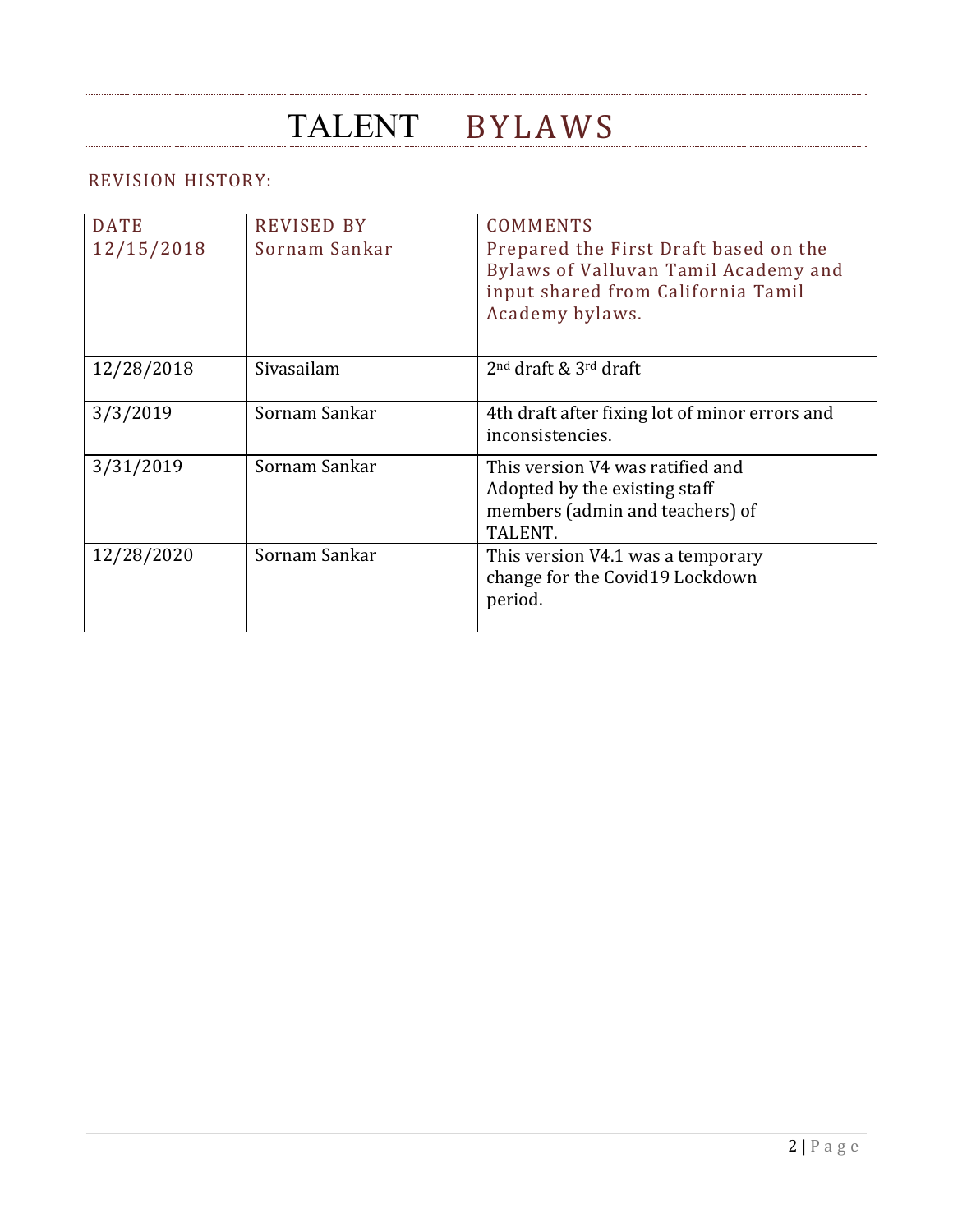|                           | 1.1  |  |
|---------------------------|------|--|
|                           | 1.2  |  |
|                           | 1.3  |  |
| $\mathbf{2}^{\mathsf{I}}$ |      |  |
|                           | 2.1  |  |
|                           | 2.2  |  |
|                           | 2.3  |  |
|                           | 2.4  |  |
|                           | 2.5  |  |
|                           | 2.6  |  |
|                           | 2.7  |  |
|                           | 2.8  |  |
|                           | 2.9  |  |
|                           | 2.10 |  |
|                           | 2.11 |  |
|                           | 2.12 |  |
|                           | 2.13 |  |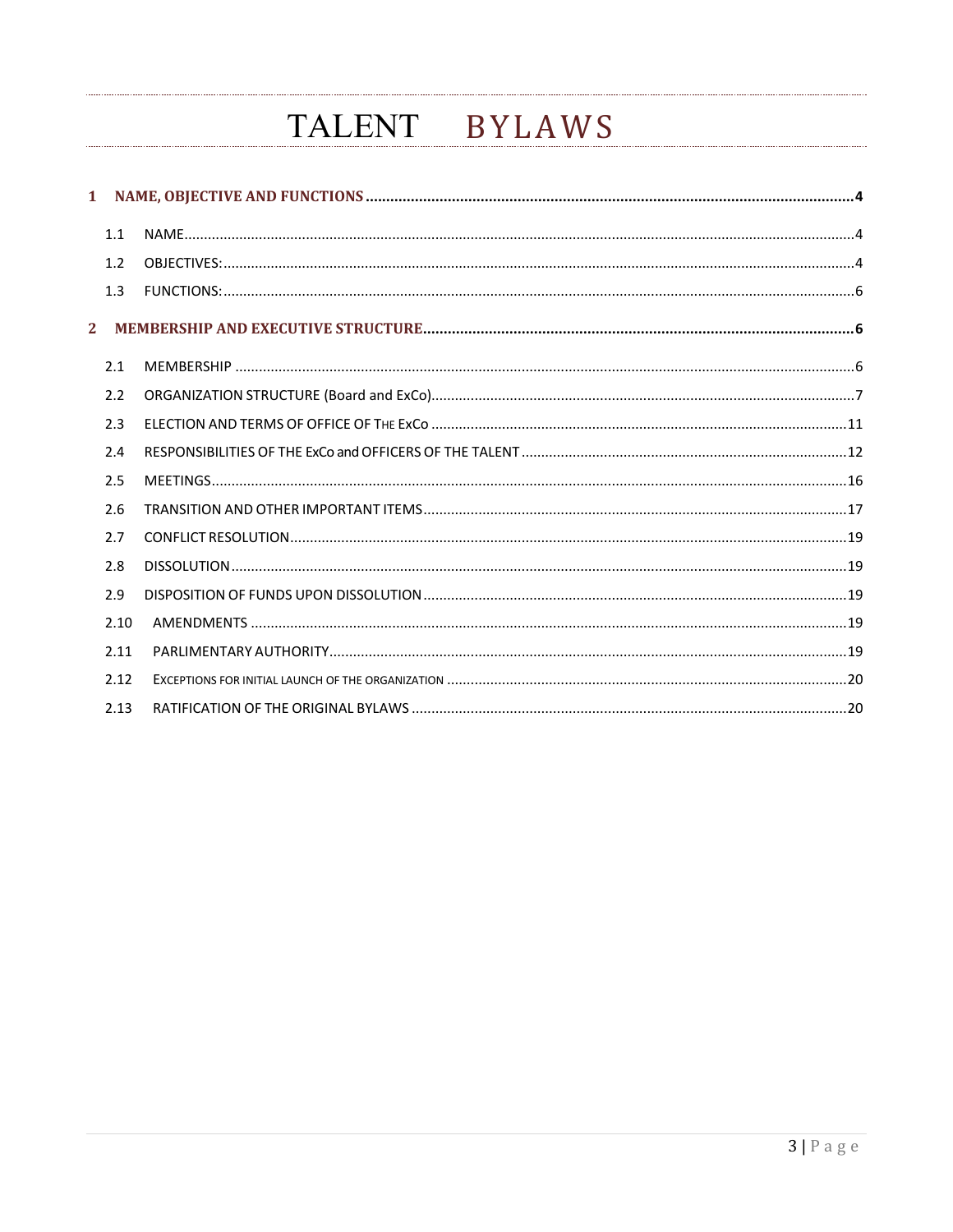### 1 NAME, OBJECTIVE AND FUNCTIONS

#### 1.1 NAME:

- 1.1.1 The name of this non-profit organization shall be "Tamil Language Education & Training INC". In this document "Tamil Language Education & Training INC" is henceforth referred to by its acronym 'TALENT'.
- 1.1.2 The TALENT is organized exclusively for charitable, educational, and/or cultural exchange purposes pursuant to the guidelines of United States Internal Revenue Code, Title 26 of the U.S. Code, § 501 (c)(3). (Hereinafter "IRC § 501 (c)(3)").
- 1.1.3 TALENT currently conducts a Tamil Language School in Howard County called "Ellicott City Tamil School"

#### 1.2 OBJECTIVES:

- 1.2.1 The TALENT is a charitable, non-profit, and secular organization. The initiative commences in the Maryland's Howard County area, primarily to teach Tamil language to children ranging from age four and above. TALENT hopes to encourage an interest in Tamil language, literature, and culture while living in the United States through the initiative of teaching and learning Tamil language. Pursuant to this objective, TALENT may also organize educational programs, cultural events and social activities to provide the students with an opportunity to apply the language skills obtained through their coursework.
- 1.2.2 Promote more understanding between Tamils and other cultural groups and organizations with compatible objectives.

TALENT is committed in all areas to providing an environment that is free from harassment and discrimination. Harassment and discrimination based upon an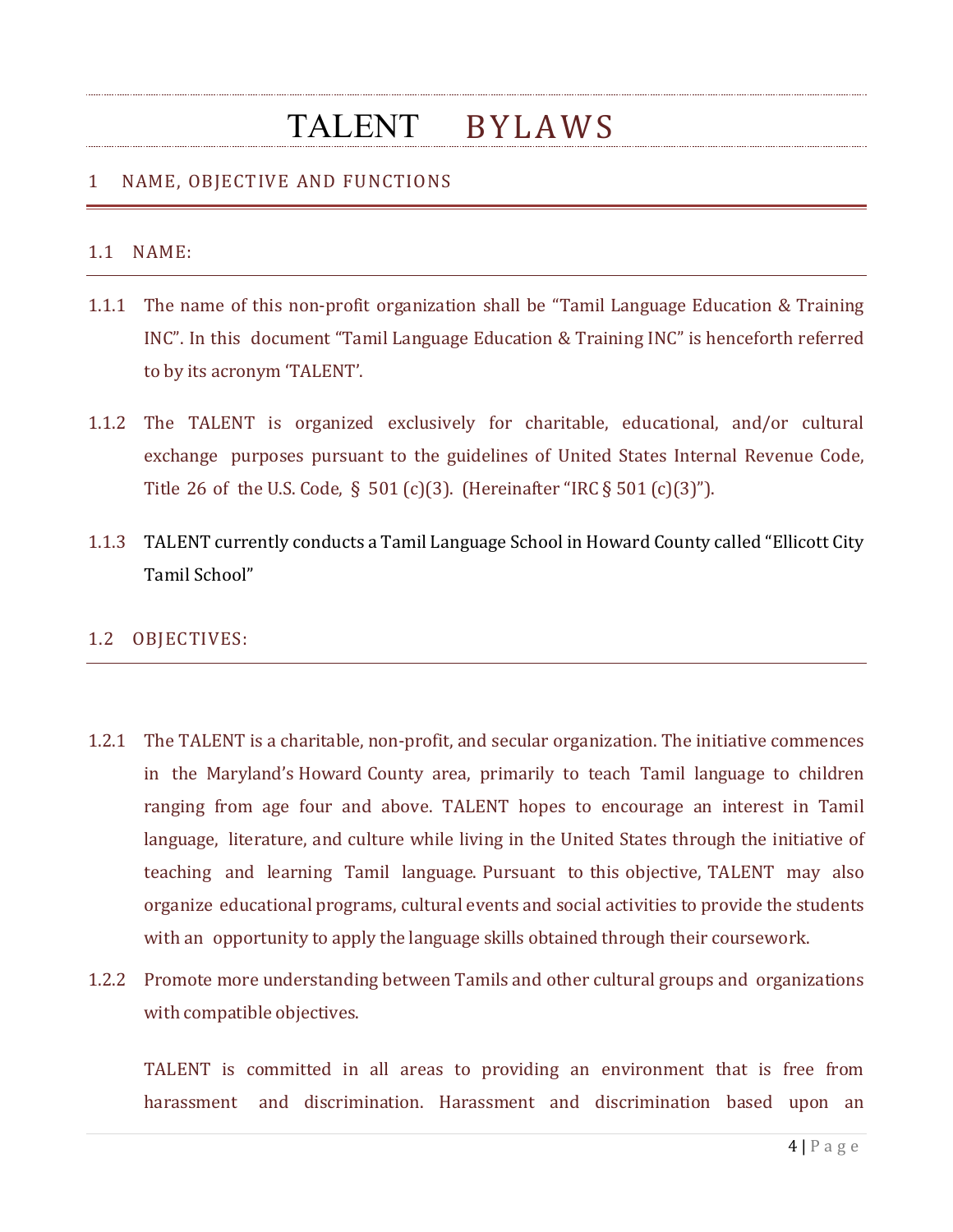individual's sex, race, ethnicity, caste, national origin, age, religion or any other legally protected characteristics will not be tolerated. All members, including Board & ExCo members and volunteers, are expected and required to abide by this policy. TALENT admits students of any race, color, national origin, and ethnic origin to all the rights, privileges, programs, and activities generally accorded or made available to students at the school. It does not discriminate on the basis of race, color, national origin, and ethnic origin in administration of its educational policies, admission policies, scholarship and loan programs, and athletic and other school-administered programs.

1.2.3 It is the intent of the TALENT to be formed under the laws of Maryland as a separate legal entity. It is also the intent of the TALENT to operate as a non-profit entity as prescribed by IRC §501(c)(3) and properly maintain that status as required by federal and state law.

- 1.2.4 No part of the net funds of the TALENT shall inure to the benefit of, or be distributable to its members, trustees, officers, or other private persons, except that the organization shall be authorized and empowered to pay reasonable compensation for services rendered and to make payments and distributions in furtherance of the purposes set forth in the purpose clause thereof. No substantial part of the activities of the organization shall be carrying on of propaganda, or otherwise attempting to influence legislation, and the organization shall not participate in, or intervene in (including the publishing or distribution of statements) any political campaign on behalf of any candidate for public office. Notwithstanding any other provision of this document, the organization shall not carry on any other activities not permitted to be carried on (a) by an organization exempt from federal income tax under IRC  $\S 501$  (c) (3), or corresponding section of any future federal code, or (b) by an organization, contributions to which are deductible under IRC § 170 (c)(2), or corresponding section of any future federal tax code.
- 1.2.5 Any changes in the core objectives (specifically articles 1.2.1 and 1.2.2) will result in the dissolution of this organization.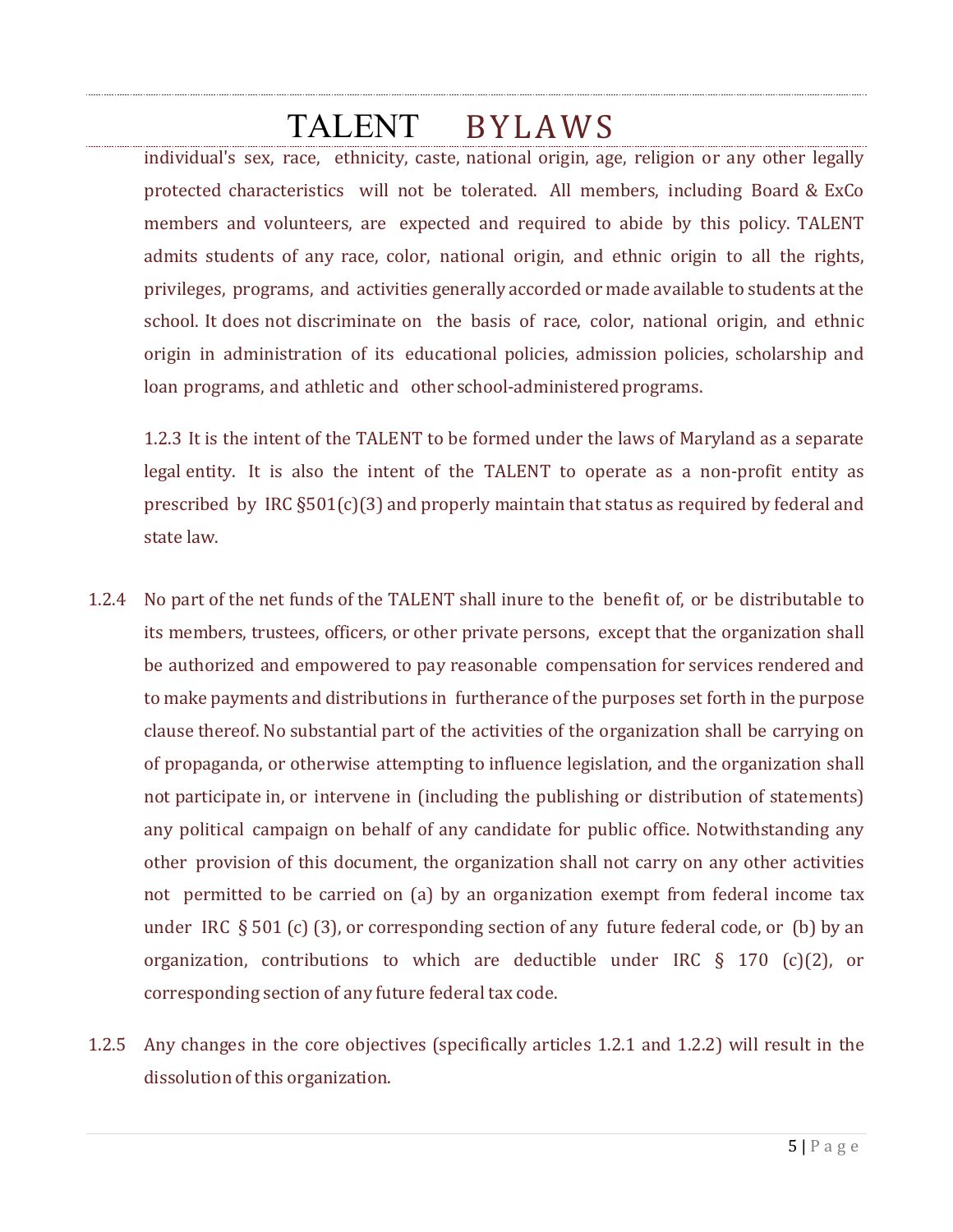### 1.3 FUNCTIONS:

- 1.3.1 The functions of TALENT are chosen to realize the objectives specified in section 1.2. The role of TALENT is subdivided into the following tasks:
- 1.3.1.1 Sponsor educational and cultural projects promoting Tamil language, literature and culture in the United States of America. TALENT shall identify, plan, oversee and maintain such projects.
- 1.3.1.2 Hold educational, cultural, fund-raising and charitable events in the United States to support these activities.
- 1.3.1.3 TALENT will expand its operations through-out the nation based upon the citizens' interest and response.

### 2 MEMBERSHIP AND EXECUTIVE STRUCTURE

#### 2.1 MEMBERSHIP:

- 2.1.1 The membership is open to all who participate in the school activities and subscribe to TALENT's objectives. The member eligibility is available to both the parents of students, the teachers, and the contributing volunteers. Membership will be updated and finalized on 31<sup>st</sup> October of every year. Only those members who join before October 31<sup>st</sup> are eligible to vote in the upcoming year election to the Executive Committee.
- 2.1.2 The membership categories shall be classified as TALENT student's parent/family and volunteer. The parent/family shall consist of husband, wife (or either) in the same household who have registered 1 or more children as students. The parent/family membership ends when there is no child is registered as student from that household. Volunteer member is one who volunteers his/her time for the school but does not need to have his/her child registered as a student. Parents may also contribute their time as volunteer but they will have only membership.
- 2.1.3 . . Parent/family members should pay a nominal educational fee (for each registered child)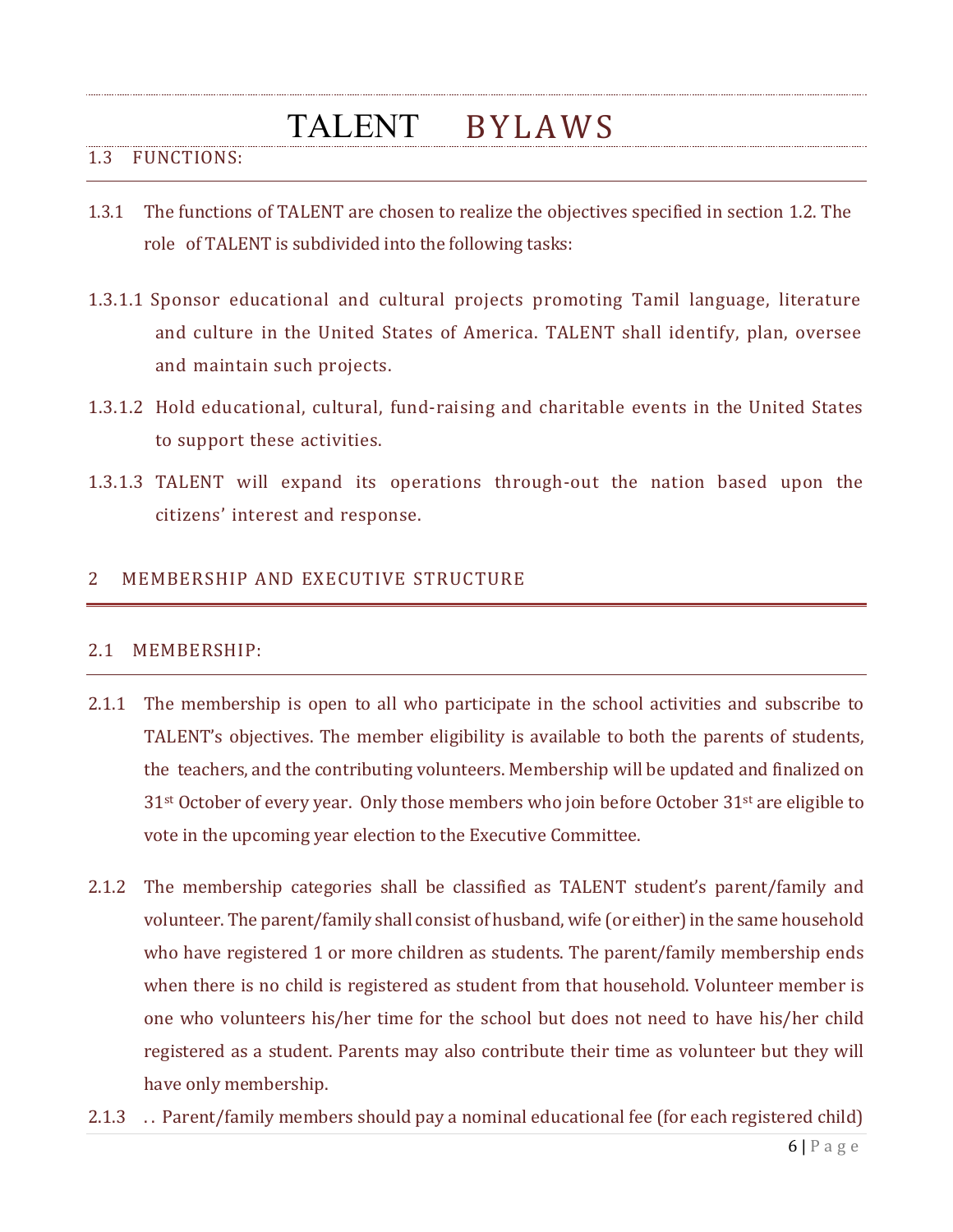that shall be determined for each year as recommended by the ExCo and approved by the

Board of Trustees. Volunteers will not pay the educational fee.

### 2.2 ORGANIZATION STRUCTURE: (BOARD and EXCO):

2.2.1 TALENT organizational activities are governed by a two-tiered structure: (i) A Board of Trustees (will be referred as Board) and (ii) Executive Committee (will be referred as ExCo). The Board of Trustees shall be responsible for the overall management, Policy Making including School policies, long term planning, contractual obligations including its finances, assets and liabilities.The Board of Trustees shall manage the School through an Executive committee.

### 2.2.2 Board of Trustees (or Board)

.

- Number, Tenure and Qualification. The number of Trustees of the Board shall not be less than five (5) and not more than seven (7). The total number of Trustees can be changed in the future by the unanimous approval of all the existing members of the board. The total number must always be an odd number.
- Trustee must be a resident of Howard County, Maryland,
- At no time shall more than one family member from the same family serve in the Board of Trustees.
- The board does not have any hierarchy and all Trustees have an equal role to play. One chair person, chosen ad hoc by more than two-third of the existing Trustees of the board, will coordinate & communicate the decisions of the board.
- A trustee may teach in the school but will not serve on the ExCo when serving on the Board
- An existing Trustee may voluntarily resign from the board at any time, provided a new Trustee would be decided to replace the resigning Trustee.
- A new Trustee of the board shall be decided by the approval of more than two-third of the existing Trustees of the board.
- An existing Trustee can be removed by the approval of more than two-third of the existing Trustees of the board including the Trustee proposed for removal. Only one Trustee can be removed at any given time.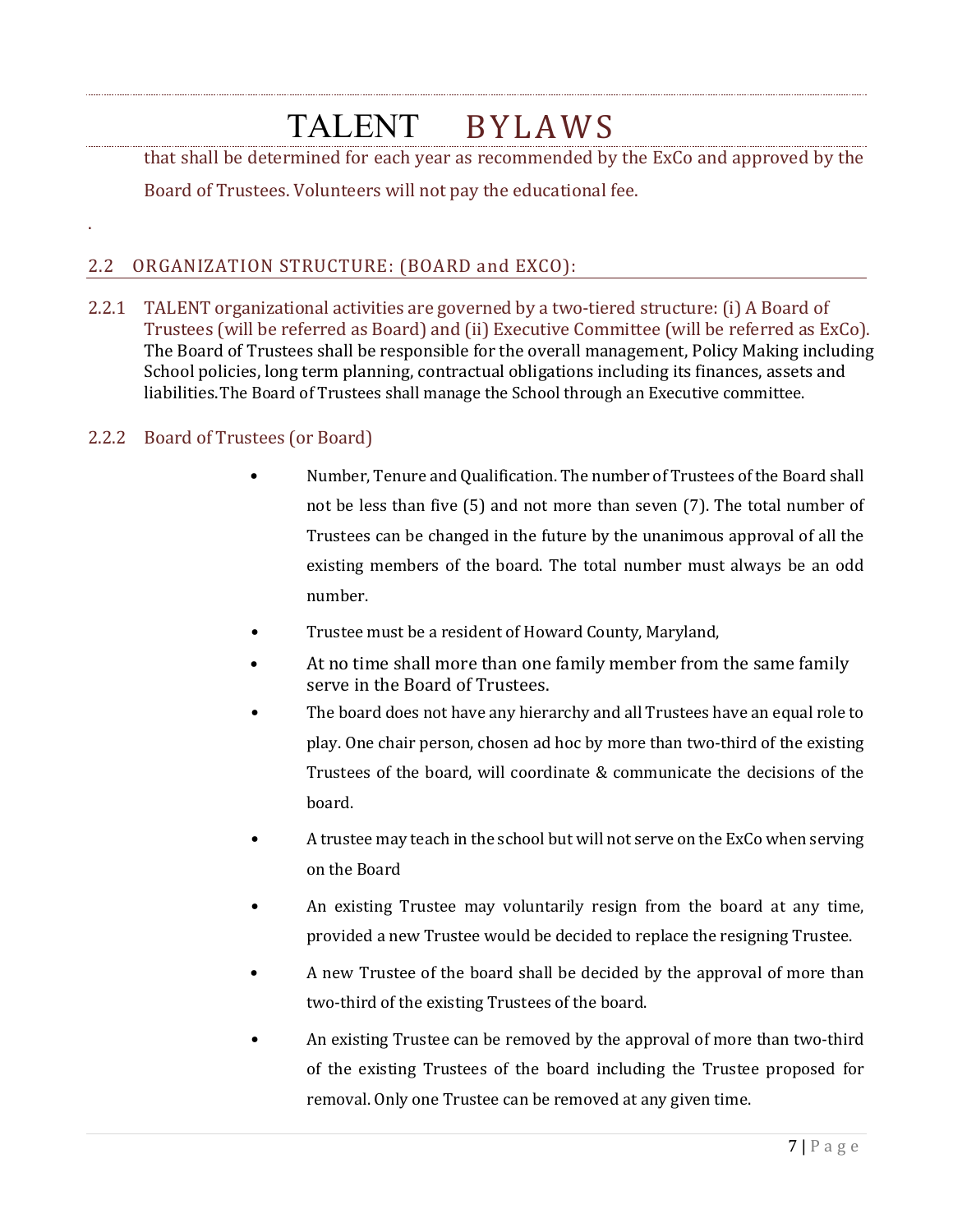- The causes for removal include, but not limited to, failing to attend four successive meetings of the Board and not communicating a valid reason for the absence OR engaging in conduct which may be deemed detrimental to the welfare of the organization/schools.
- A Trustee may be removed only after being sent a thirty days (30) written notice and given an opportunity to be heard by the remaining Board.

### 2.2.3 Functions of the Board

The Functions of Board of Trustees are defined but not restricted to the following activities of TALENT:

- Regular Meetings. Board meetings must be held at least once in every 2 months (conference call or in person) and at least six times in a 12-month period.
- One or more ExCo members may be invited to participate in the board meetings but without any voting right.
- Notice of any special meeting shall be given at least 1 day (24 hours) before thereby a written notice delivered to each Trustee at his/her email.
- Board of Trustees by a simple majority will choose a Board Member as the Election Officer for conducting election for the Executive Committee (ExCo) whenever such an election is required. A sitting Board Member cannot not contest as a candidate in the ExCo election. The board may draft an operation manual for conducting the election but the election officer is responsible for conducting the elections. (Refer 2.3.6)
- The Board will be responsible for democratic elections and convene a joint session of Incoming and Outgoing elected members within three weeks of the election.
- The Board and the ExCo are legally responsible for the activities of TALENT, and hence the Board is entrusted with the responsibility to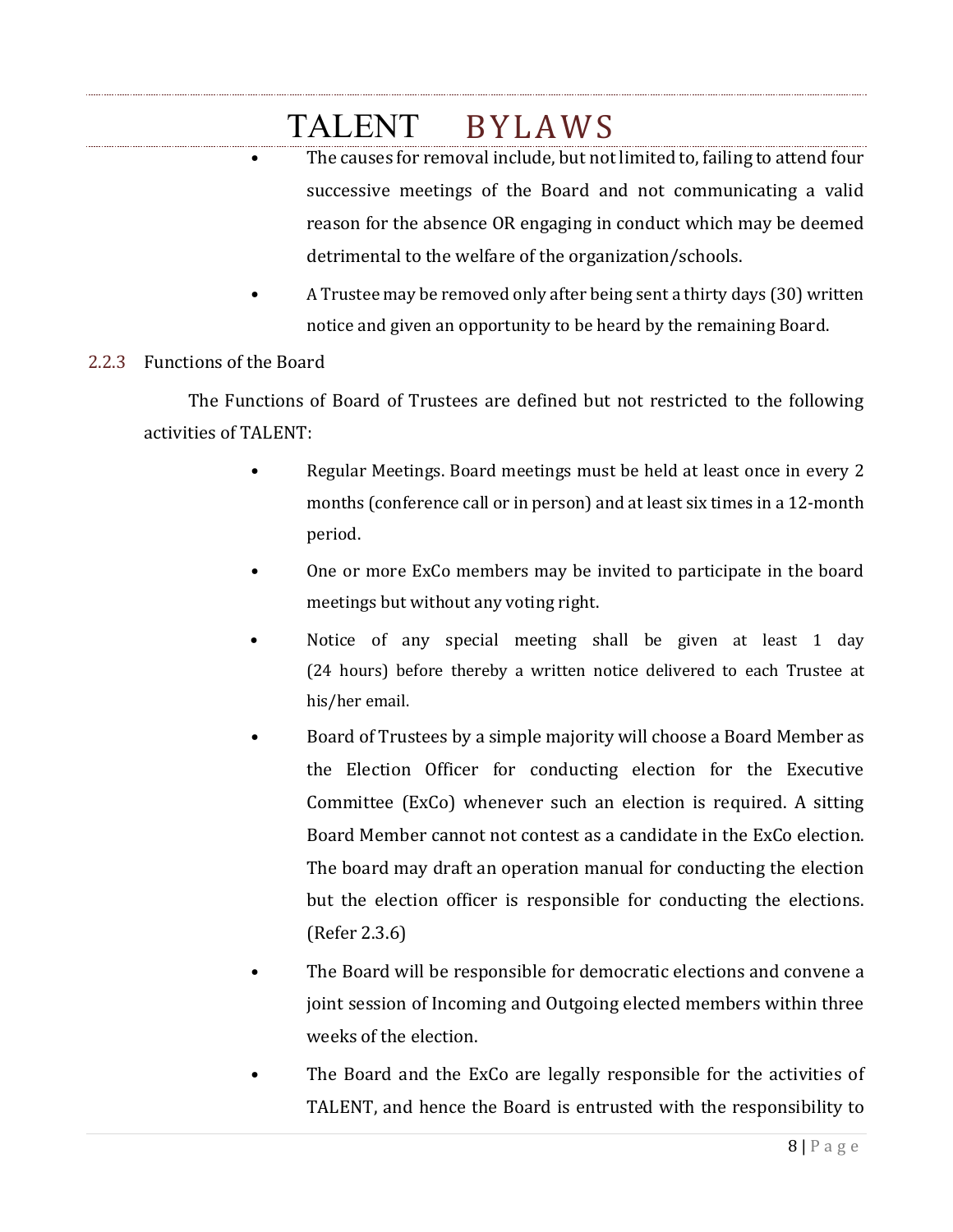oversee proper execution of TALENT's bylaws, and discharge of duties

by the ExCo & other committees as outlined in the bylaws.

- Board must approve the annual budget as well as annual educational fee planned by the ExCo.
- The board shall have the right to appoint an audit committee consisting of one or more independent external members, to audit accounts and financial statements prepared by the ExCo on an annual basis and present such committee's findings to the general body.
- The board shall create a deposit ("Reserve") bank account with a vision for the long-term goals of TALENT and this account will be maintained or operated by the Treasurer strictly as per the unanimous written communication from the Board. The board unanimously must authorize in writing for any money transfers between this long-term deposit account and operating account.
- The board shall develop, publicize, maintain, and enforce a code of conduct defining ethical standards for all volunteers and shall also ensure the volunteers' acknowledgement of such policies with signed records.
- The board by a simple majority will appoint the TALENT Academic Council (or TAC) which would set the long-term educational directions for TALENT. The TAC will consist of 3 permanent members and 2 floating members representing the teachers. The term for floating members is two years, and can be extended for maximum of two consecutive terms.
- The Academic council would work with the ExCo in defining/revising the curricula, syllabi & learning materials. Can also invite external experts for the meetings. Set long term goal of TALENT educational needs and curriculum. Responsible for selecting new teachers. Prepare and review educational materials. Review/ prepare TALENT exam papers. Set exam dates and define Pass /Fail criteria. Will arbitrate any issues related to education and teachers.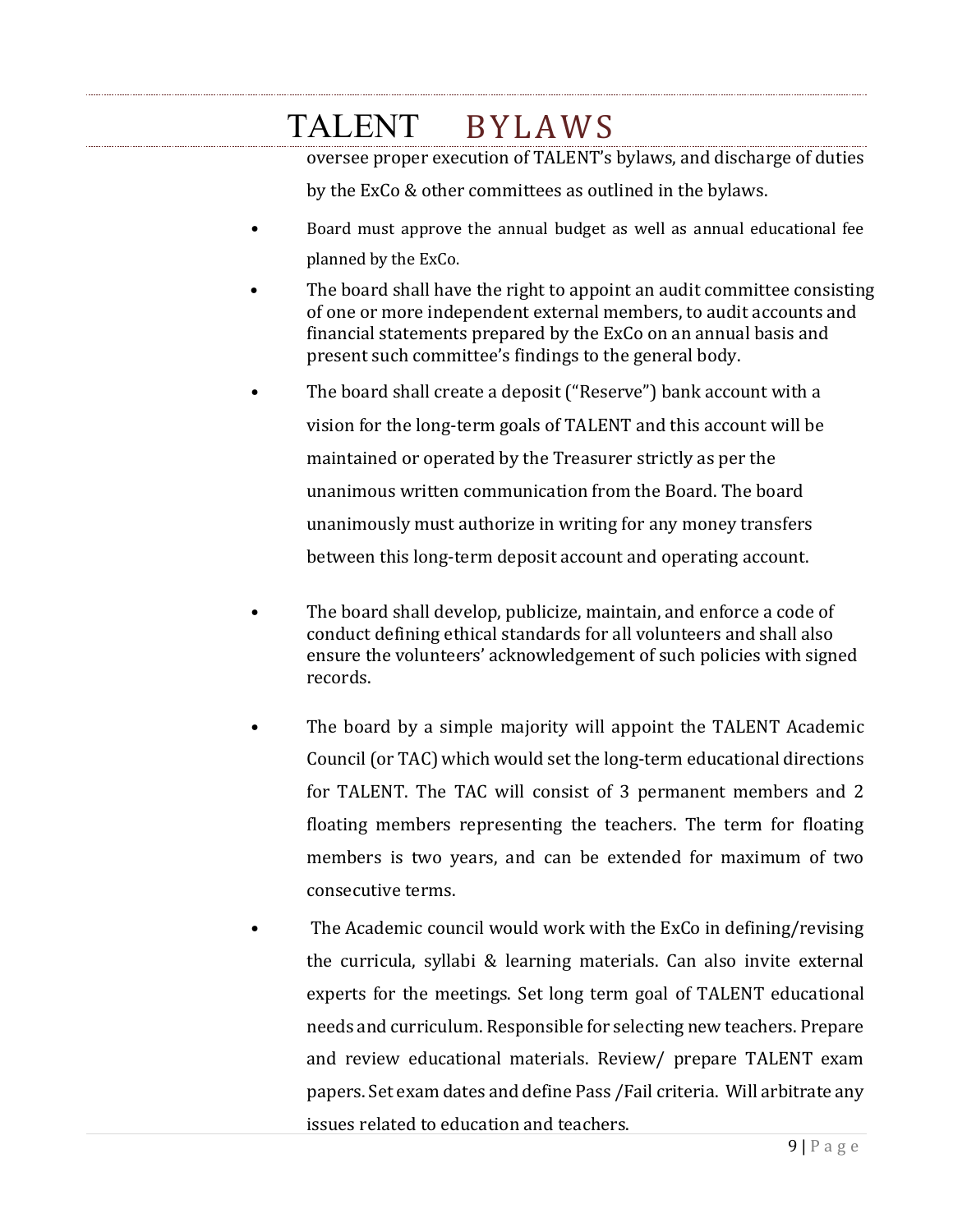- TAC along with the ExCo will be responsible for reviewing teacher appointment, performances and training. The board by a simple majority must approve the recommendations of the Academic Council.
- 2.2.4 Executive Committee (or ExCo)
	- There will be 7 members in the Executive Committee which shall consist of five officers, namely: President, Vice- President, Secretary, Treasurer and a joint-secretary. The others are the two representatives, each representing the teachers and the parents.
- 2.2.5 Based on organizational growth and need, new roles shall be introduced through amendment process.
- 2.2.6 ExCo may appoint "**ad hoc**" committees to execute specific tasks pertaining to Class management, Technology, Finance, Arts and Youth programs, to assist and extend the capabilities of the Board. Academic tasks, if any, will be delegated to the TALENT Academic Council (Refer 2.2.3)
- 2.2.7 Each subcommittee will have a lead and members.
- 2.2.8 ExCo shall develop "School Operations Document" with procedures and guidelines for running the school with the help of various committees.
- 2.2.9 The lifetime of a duly constituted ExCo will be two years. Any vacancy that might arise during the term of the ExCo must be filled within 90 days of such eventuality in keeping with the process outlined for the election of the ExCo. *(COVID Lockdown change: The lifetime of the first ExCo (Sept 1, 2019 – Aug 31, 2021) has been extended for an additional year since the school is functioning in the virtual mode).*
- 2.2.10 At no time shall more than one family member from the same family serve in the ExCo.
- 2.2.11 Members of the same family shall not hold the signature authority on finances of the TALENT in the same term or for two consecutive terms.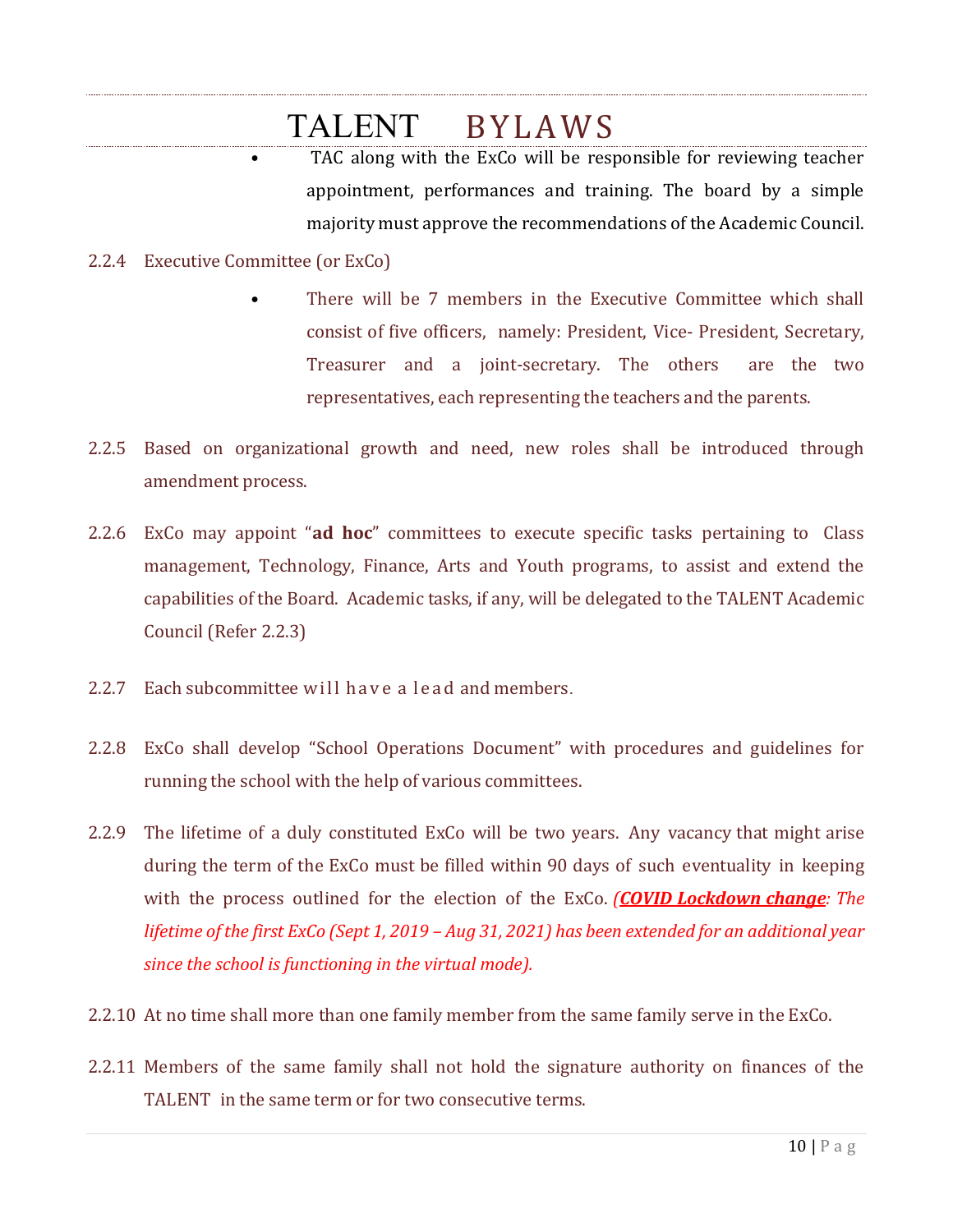2.2.12 All Committees shall work in association with the ExCo to realize their specific goals. Programs and tasks of committees shall be carried out under the direction of the ExCo.

. . . . . . . .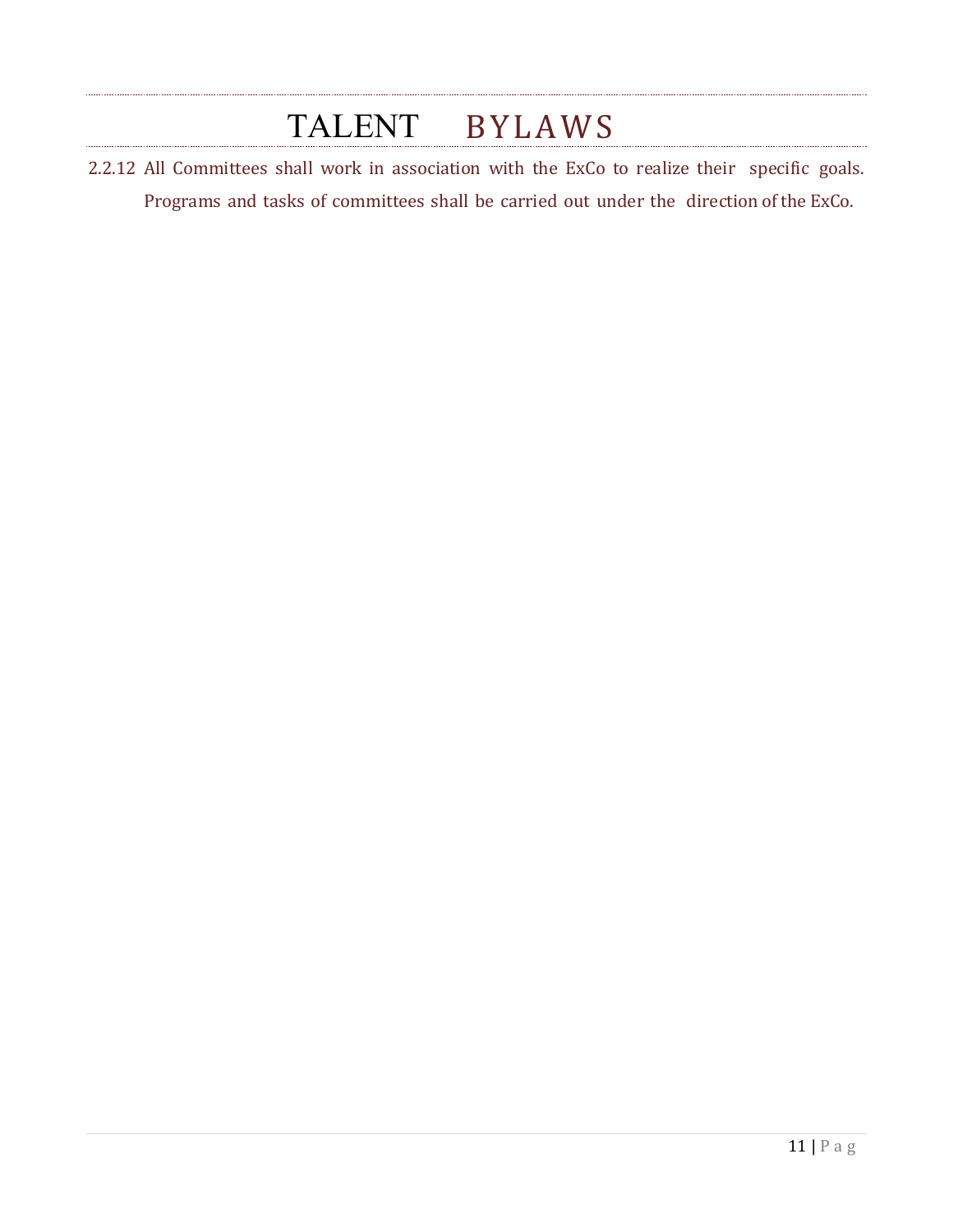### 2.3 ELECTION AND TERMS OF OFFICE OF THE EXCO

- 2.3.1 All the TALENT general body members who became members before Oct 31 in the previous year are eligible to vote.
- 2.3.2 General body members who served in TALENT committees for more than 12 months in the previous 24 months period are eligible to contest for the ExCo.. To be eligible to run for President and Secretary of TALENT, the candidate should have served in the ExCo in other capacity (Except the first term).
- 2.3.3 The term of office of the ExCo shall be for a period of two years or until their successors assuming their respective offices. *(COVID Lockdown change: The lifetime of the first ExCo (Sept 1, 2019 – Aug 31, 2021) has been extended for an additional year since the school is functioning in the virtual mode).*
- 2.3.4 The election of the incoming ExCo shall be conducted between January and June of the election year. The term of office shall begin from the first day of the following school year.
- 2.3.5 Election is to be conducted by an Election Officer who is a member of Board and chosen by the Board of Trustees (refer to 2.2.3). The Election Officer is responsible for receiving nominations, verifying eligibility of nominees and conduct of the elections.Nominations shall be in writing, which shall include a statement of the nominee's willingness to serve and the signature of the proposer. A member of the TALENT shall not contest for more than one position on the ExCo in a given year. The deadline for closure of nomination shall be one week prior to the Election Day and the deadline for withdrawal of nomination shall be three days prior to the scheduled election. The election officer may choose to add additional time for nomination and withdrawal if deemed necessary.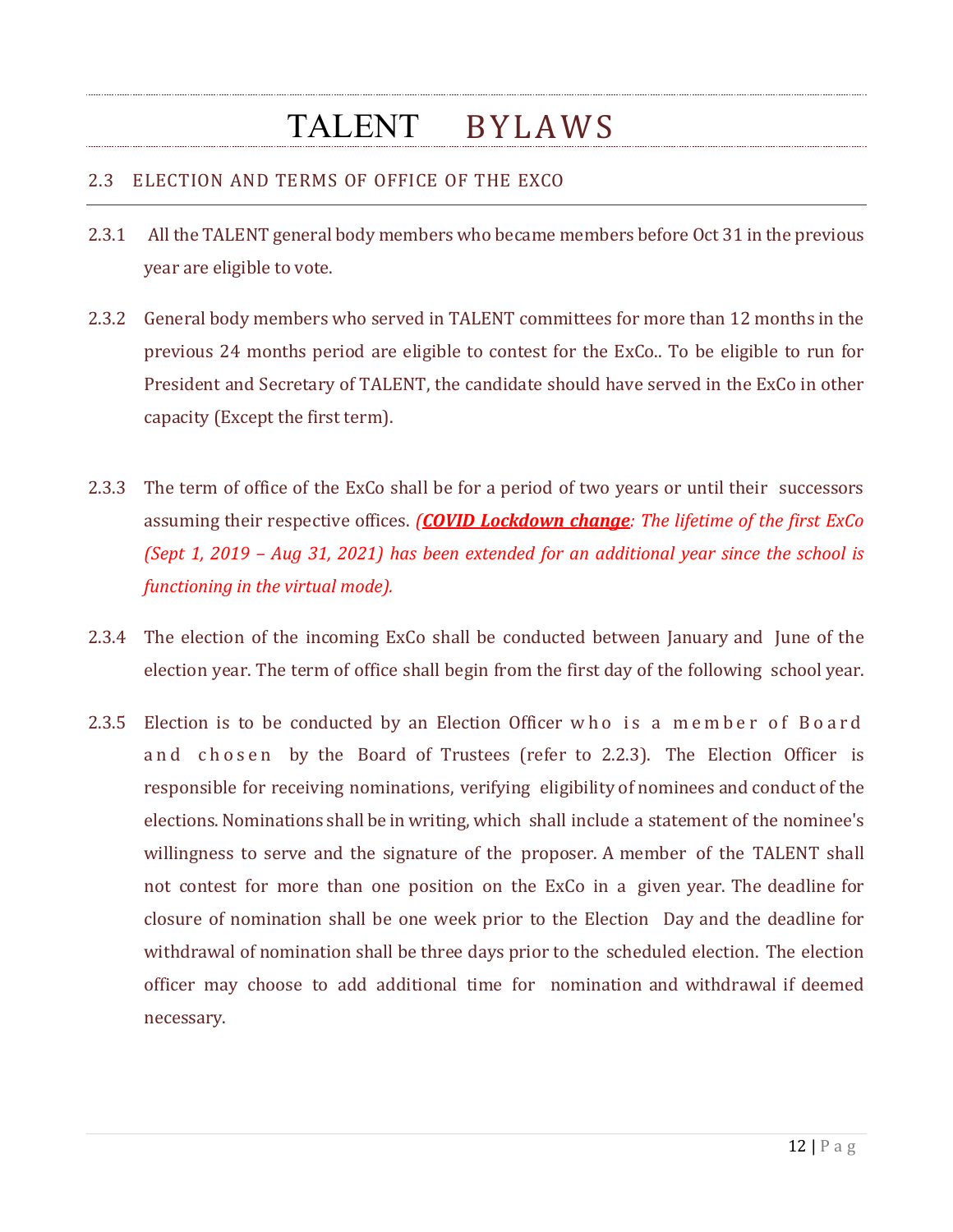- 2.3.8 To be eligible to run for President of TALENT, the candidate must have prior service as a ExCo member. If no eligible TALENT members are contesting for the position of the President, the election officer under his/her discretion shall not enforce this requirement.
- 2.3.9 Any vacancy on ExCo will be filled by the Board, until it is duly filled by the Election Committee process during the regular election cycle.
- 2.3.10 TALENT ExCo members cannot run for the same position that he/she has held for 2 terms (not to exceed 4 years)
- 2.3.11 The first ExCo will be appointed by the board for a term of 2 years until start of school year in fall 2021. *(COVID Lockdown change: The lifetime of the first ExCo (Sept 1, 2019 – Aug 31, 2021) has been extended for an additional year since the school is functioning in the virtual mode).*

### 2.4 RESPONSIBILITIES OF EXCO&THE OFFICERS OF THE TALENT

#### 2.4.1 The ExCo

- a) All the ExCo members are expected to attend the ExCo meetings and participate effectively in running the TALENT. If a member is habitually absent, i.e. absent for three consecutive the ExCo meetings, without a reasonable cause for such absence, the ExCo may, by 2/3rds majority, vote to remove that member from the ExCo. Once the removal is approved by a 2/3rds majority vote of the ExCo, that member will be ineligible to serve as a member of the ExCo for the remainder of his/her term.
- b) The ExCo shall serve as an approving body to all committees in the conduct of any business over \$200 as deemed necessary and desirable in the interest of the TALENT. ExCo will set policy regarding pre approval for monetary transactions above \$100 by committees. All transactions or disbursements related to charitable activities, irrespective of amount, require the approval of the ExCo before execution. The ExCo shall convey its approval or decision within 1 week of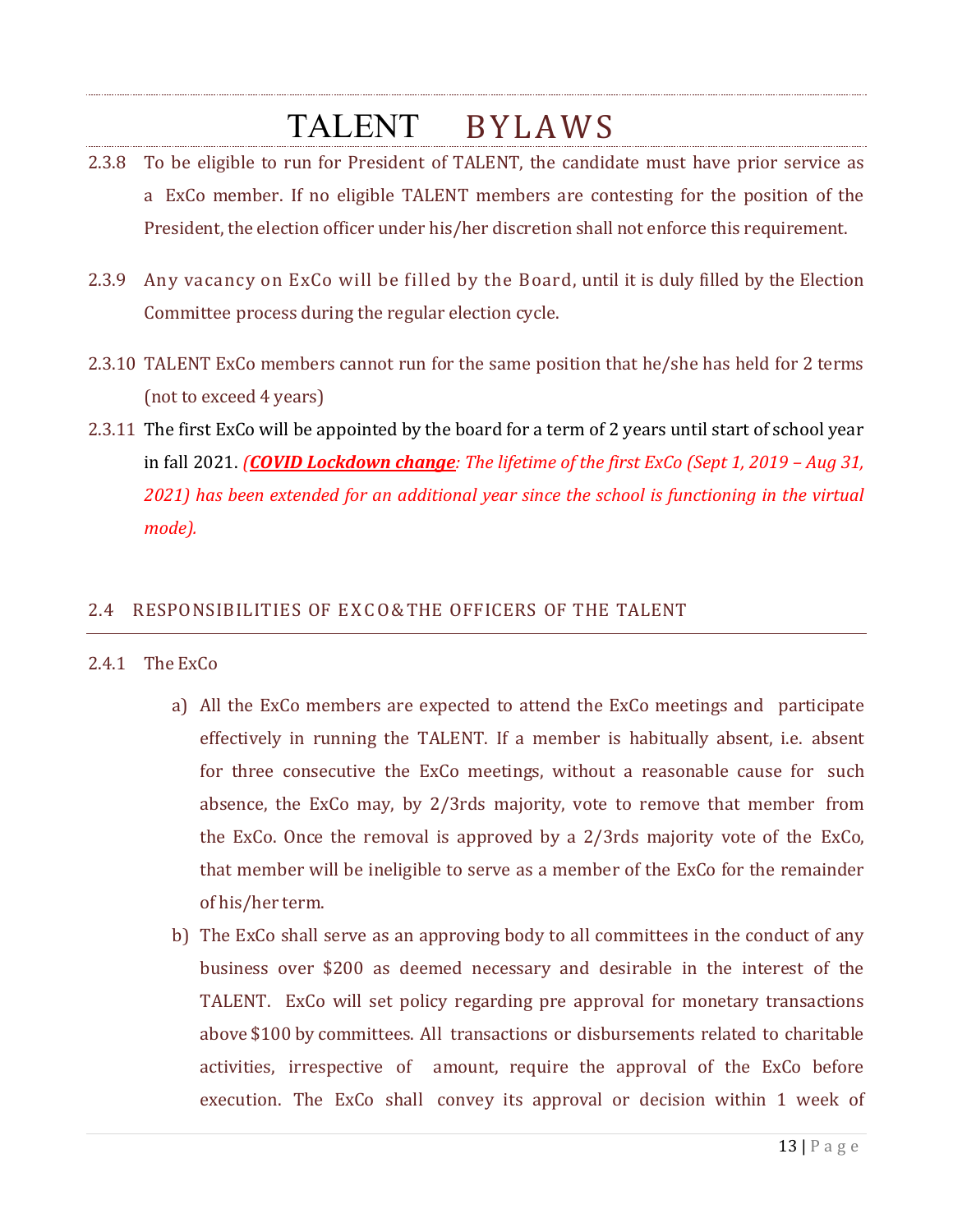committee's request.

c) The ExCo has the power to establish task-based committees to accomplish specific tasks. The mandate, term, composition, reporting shall be decided by the ExCo. The term of all such task-based committees established by the ExCo shall cease when the task is completed or when the term for which it was formed expires, or when the ExCo votes to close that committee, whichever is applicable in terms of the duration and the mandate.

d) In transacting business, a decision made by a majority vote is binding; however, ExCo is expected to operate under the constraints of Bylaws, prevailing law, and generally accepted principles of conduct.

#### 2.4.2 PRESIDENT

- a) Shall in general manage all day-to-day activities and business of the TALENT. The President shall call for and preside at the meetings of the ExCo and the committees.
- b) Shall, with the approval of the Committees, appoint members of all ad-hoc committees discussed in Section 2.2.6.
- c) Shall sign all documents in the name and on behalf of the TALENT.
- d) Shall see that all activities of TALENT are properly documented.
- e) During the temporary absence of any lead of the Committee, the President shall assign the lead's responsibilities to other members of the committee.
- f) The President will attend the board meetings and report on the activities of the school
- g) The President along with the treasurer will have signatory authority on the operative bank account

#### 2.4.3 VICE-PRESIDENT

a) Shall perform all duties of the President during the latter's temporary absence and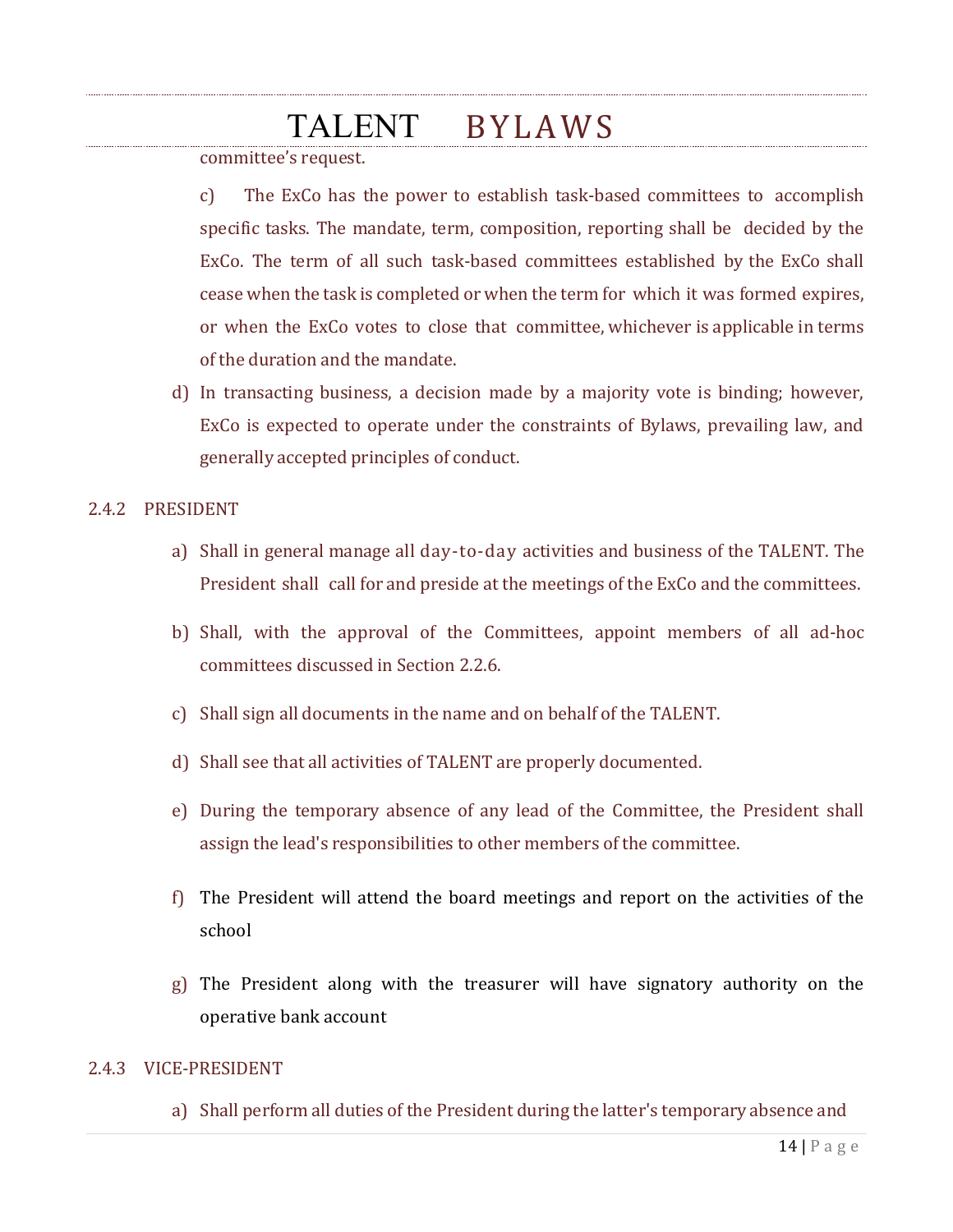any other duties which may be assigned by the President.

b) Shall be responsible for community relations, bulletins, publicity and new students' addition and leverage technology for education.

#### 2.4.4 SECRETARY

- a) Shall be responsible for recording and presenting the minutes of all ExCO meetings.
- b) Shall sign and attend to all correspondence of the TALENT. The Secretary shall send to all members, notices of all meetings and functions held on behalf of the TALENT.
- c) Shall be the custodian of records, documents and physical assets of the TALENT other than those under the jurisdiction of the Treasurer as well as the Board. The Secretary shall maintain an updated list of members and an updated list of physical assets of the TALENT.
- d) Shall file any certificates required by any statute, Federal or State.
- e) Shall perform such other duties as may be assigned to the Secretary by the President.
- f) Shall present a consolidated report of the activities of the TALENT at the Annual General Body Meeting.

#### 2.4.5 JOINT SECRETARY

- a) Shall assist the Secretary in the discharge of the duties.
- b) Shall perform all the duties of the Secretary in the case of Secretary's absence.
- c) Shall perform any other duties which may be assigned by the ExCo.
- d) Shall be responsible for weekly Tamil class facilities arrangement, events and cultural management.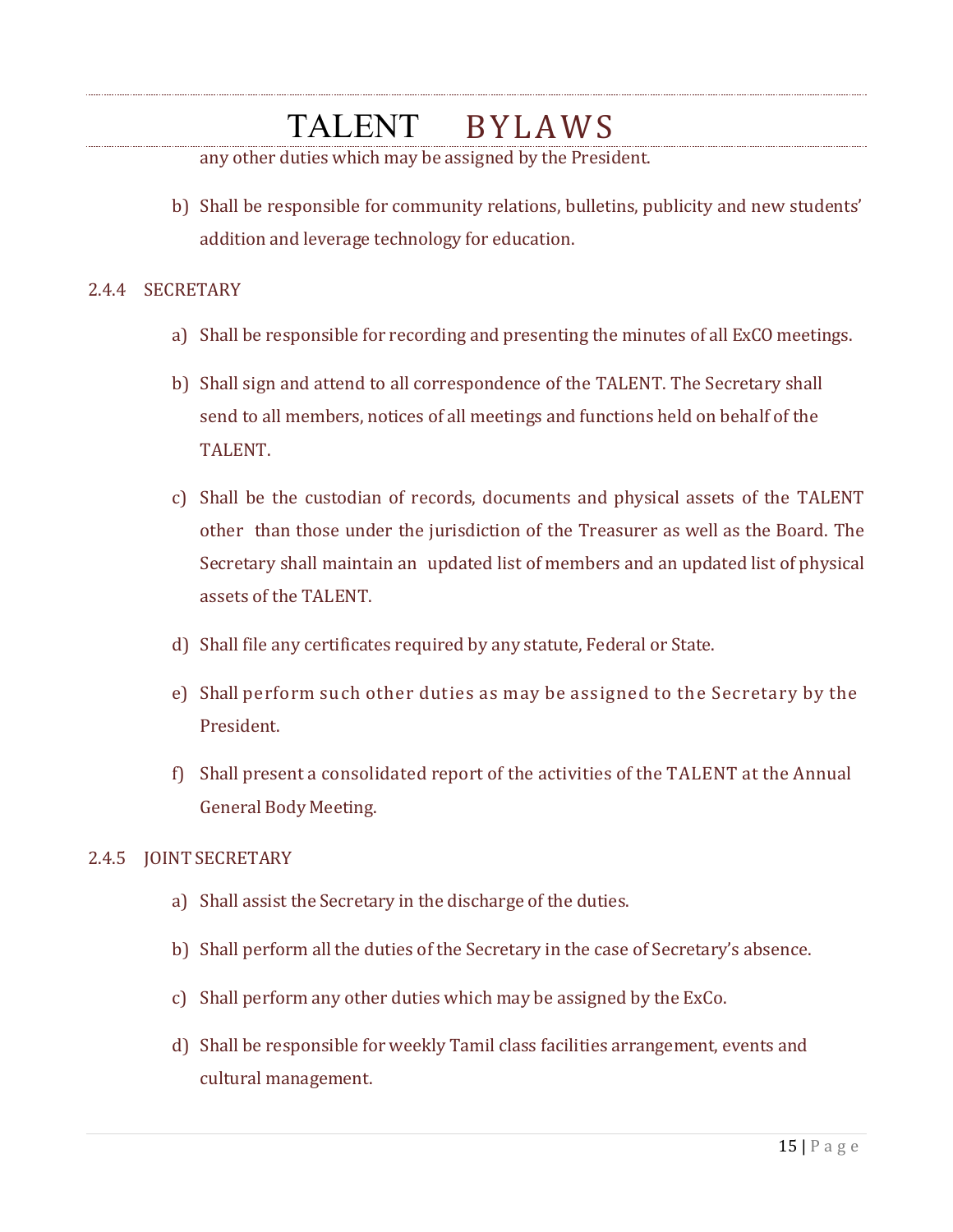### 2.4.6 TREASURER

- a) Shall have charge and custody of and be responsible for all operating funds of the TALENT (other than long-term deposits). The long-term deposit account will be jointly operated by the treasurer with a board member.
- b) Shall maintain the operative bank account (other than long-term deposit account) in the name of TALENT.
- c) Shall make, countersign and endorse in the name of the TALENT all checks, drafts, notes and other orders for the payment of money, under the direction of the ExCo. Checks above \$200 (Two hundred dollars) shall be signed by the Treasurer and o r the President of the TALENT.
- d) A deposit account created with a vision for the long-term goals of TALENT will be maintained or operated by the Treasurer strictly as per the written communication from the majority of the Board.
- e) Shall maintain records of all financial transactions made by or on behalf of the TALENT in accordance with approved accounting principles.
- f) Shall present an up-to-date, audited financial report reviewed by the Audit committee at the annual General Body Meeting of the TALENT.
- g) Shall perform such other duties as may be assigned to him/her by the President.
- h) The Treasurer shall attend all the board meetings

#### 2.4.7 Teachers' Representative

- a) Shall lead course curriculum design.
- b) Shall bring collective feedback and concerns of other teachers to the attention of the officers of the ExCo.
- c) Shall appoint an alternate representative of teachers to attend and represent him/her in a ExCo meeting in case of a planned absence.
- 2.4.8 Parents' Representative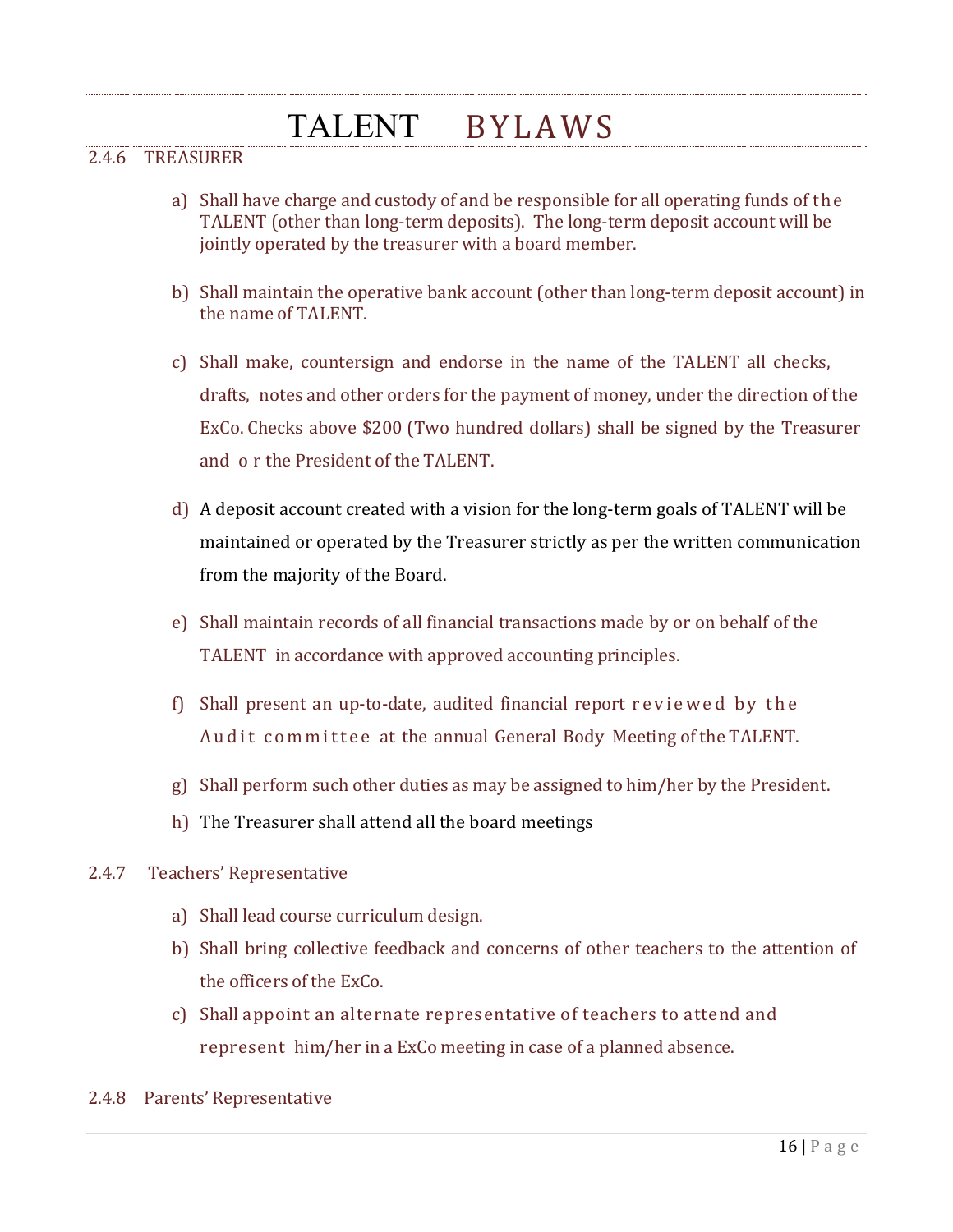- a) Shall develop partnership with state/local schools to earn credits for TALENT Students' participation in the school.
- b) Shall facilitate volunteer/teacher appreciation events.
- c) Shall bring collective feedback and concerns of other parents to the attention of the ExCo.
- d) Shall appoint an alternate representative of parents to attend and represent him/her in a ExCo meeting in case of a planned absence.

### 2.5 MEETINGS

#### 2.5.1 EXCO MEETINGS

- a) The ExCo shall meet or convene a conference call at least once in a month.
- b) The ExCo shall meet at the call of the President or Majority of its members.

#### 2.5.2 GENERAL BODY MEETINGS

- a) The General Body shall meet once a year towards the end of the academic year.
- b) The President in consultation with the Board may convene a General Body meeting if necessary.
- c) The President should convene a General Body Meeting if a majority of the members of the TALENT demand one.
- d) Notice including the agenda of the General Body Meetings shall be given to all members of the TALENT at least one week in advance.

#### 2.5.3 QUORUM

- a) One third of the members of the TALENT shall constitute a Quorum for a General Body Meeting.
- b) A majority shall constitute a Quorum for the ExCo Meetings.

#### 2.5.4 PASSAGE OF RESOLUTIONS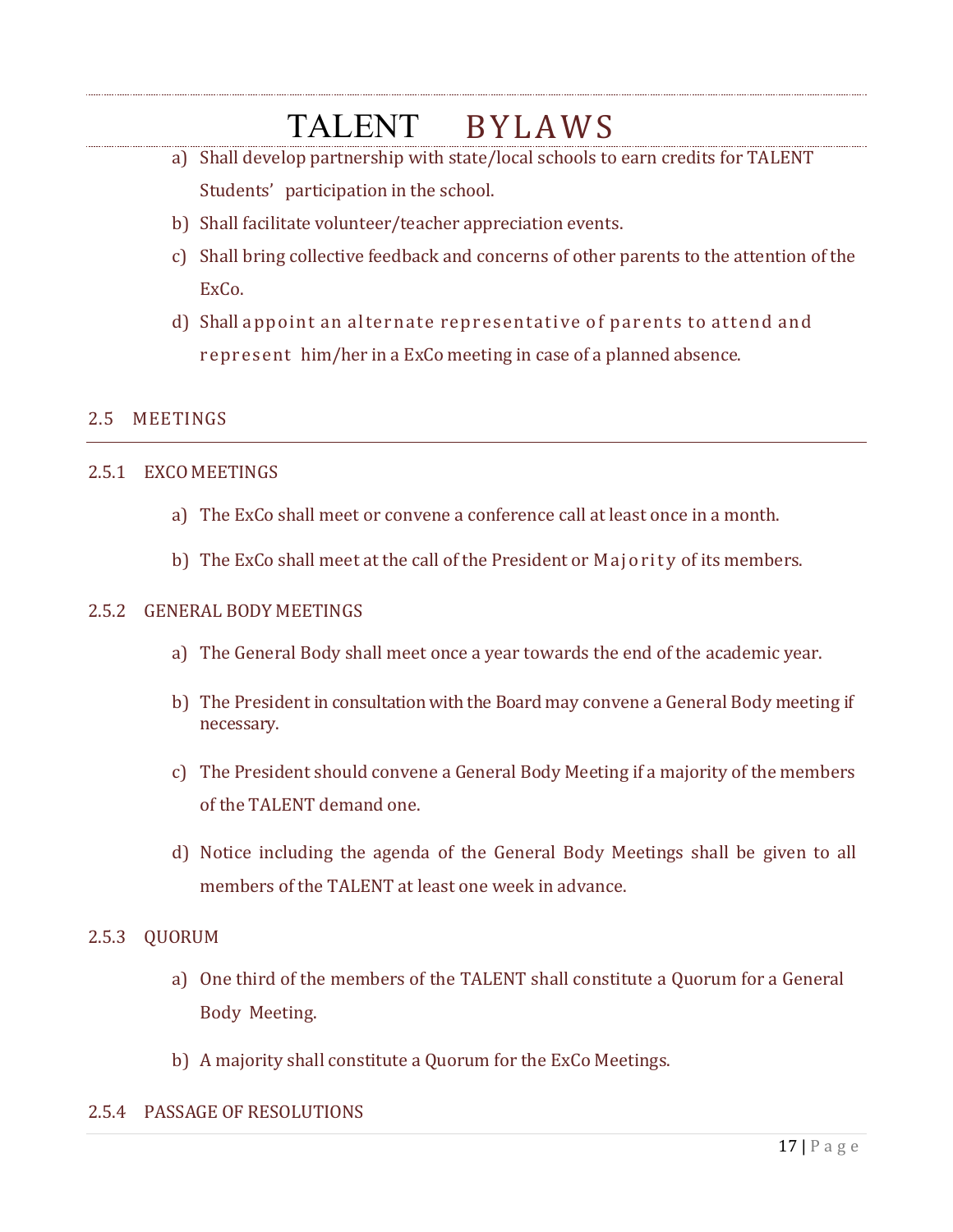A simple majority of members present is required for the passage of any resolution in the ExCo or General Body Meetings.

2.5.5 Committee Meetings

The Committee shall hold as many meetings among their members as they need to conduct their tasks that meet the objectives of TALENT. If necessary, the ExCo can request committee lead to convene meetings to provide members to express their opinions, feedback and complaints that require further action. If it is so required, additional meetings may be held.

#### <span id="page-17-0"></span>2.5.6 The General Body Meeting shall have the following format

- Determine if a Quorum has been achieved
- Reading of Minutes from previous General Body Meeting
- ExCo Reports
- Financial Summary
- New Business
- Old Business
- Closing Remarks and review action items.
- 2.5.7 The meeting facilitator if deemed necessary can enforce time limits for items in [2.5.6.](#page-17-0)

#### 2.6 TRANSITION AND OTHER IMPORTANT ITEMS

- 2.6.1 Any member of the TALENT may be removed or impeached, on the grounds of inability to perform the duties of the position, corruption, favoritism, or gross misconduct, at a meeting of the ExCofor that purpose.
- 2.6.2 The Email and address lists are proprietary property of TALENT. No individual member owns any personal rights/ownership to these items. The TALENT members listing (mailing address, e-mail address, and phone number) shall be used for distribution of TALENT related information and activities only.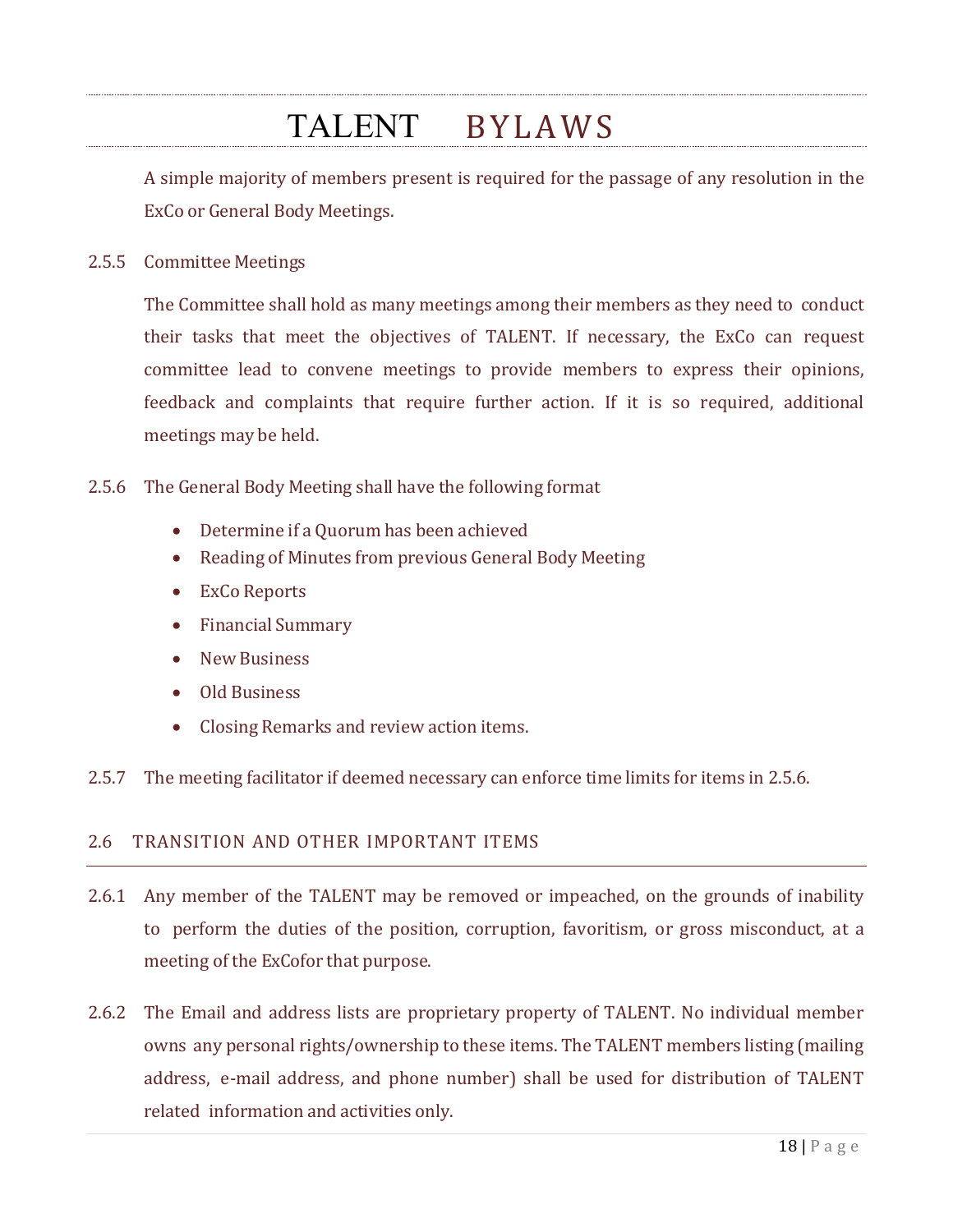- 2.6.3 ExCo members shall not be held personally liable for any actions and decisions taken on behalf of TALENT to the extent provided under federal and state law.
- 2.6.4 All the protected information of past and current members including the members listing (mailing address, e-mail address and phone number), and equipment, individual software, web pages developed during the year; photographs taken during the programs (performed by the professional artists), etc. are the TALENT's property. No one should sell, trade, exchange, or utilize in any other manner for personal or third-party gains.
- 2.6.5 Office holders of TALENT shall avoid conflicts of interest in carrying out their responsibilities. TALENT shall adopt a conflict-of-interest policy.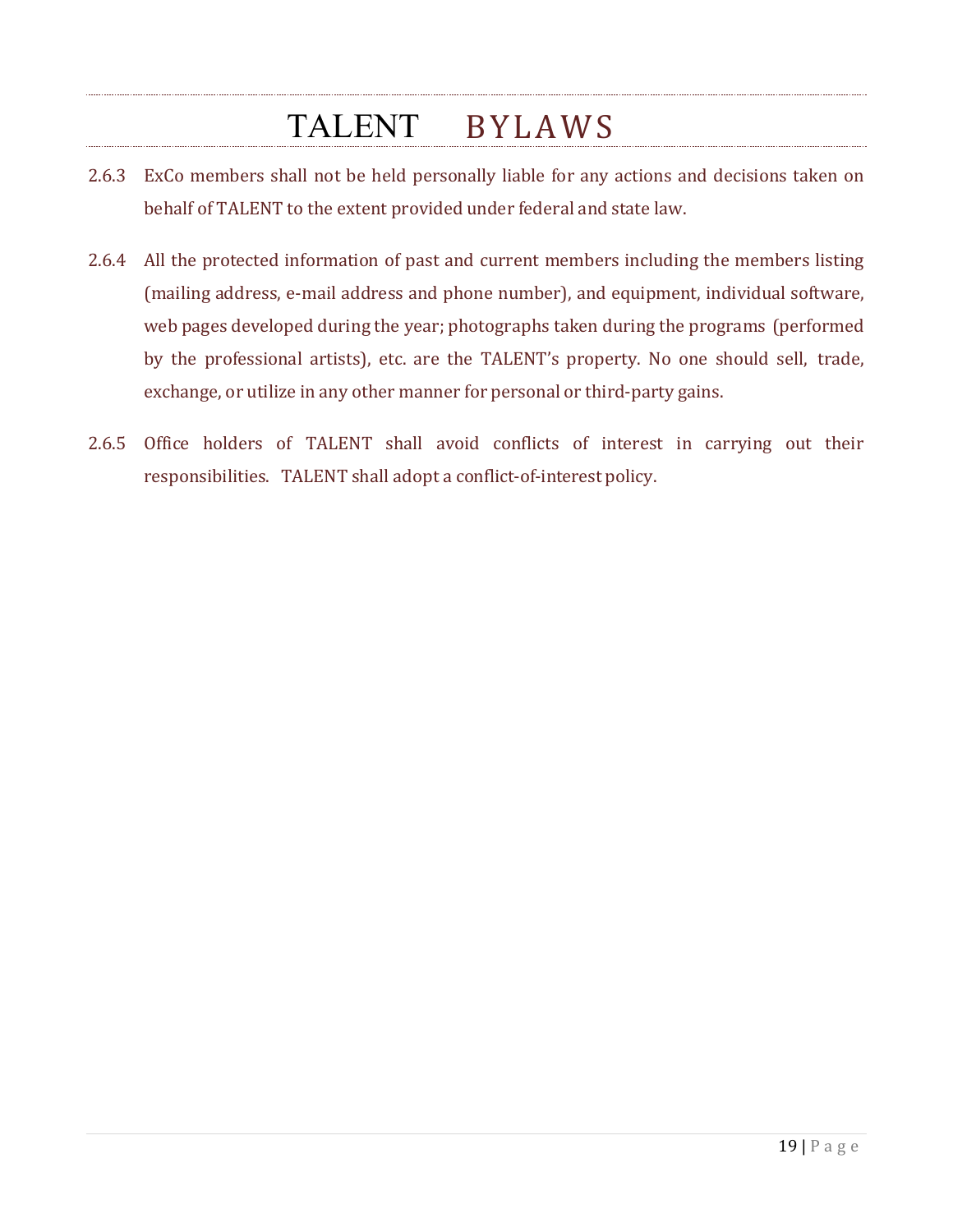#### 2.7 CONFLICT RESOLUTION

- 2.7.1 Any member of the TALENT may be removed or impeached, on the grounds of inability to perform the duties of the position, corruption, favoritism, or gross misconduct, at a E x C O meeting.
	- a) Disbarment from TALENT: A member once removed or suspended will forfeit his/her membership in TALENT for a finite number of years as determined by the Board and ExCo.

#### 2.8 DISSOLUTION

The TALENT can be dissolved by a four-fifths vote of the Members present at a General Body Meeting.

#### 2.9 DISPOSITION OF FUNDS UPON DISSOLUTION

2.9.1 Upon the dissolution of the TALENT, assets shall be distributed for one or exempt purposes within the meaning of IRC  $\S$  501(c)(3), or corresponding section of any future federal tax code, or shall be distributed to the federal government, or to a state or local government, for a public purpose.

#### 2.10 AMENDMENTS

- 2.10.1 These bylaws may be amended by 2/3 majority of the Board.
- 2.10.2 A member proposing an amendment shall submit in writing to the ExCo which will forward to the board for action.

#### 2.11 PARLIMENTARY AUTHORITY

2.11.1 The rules contained in the current edition of Robert's Rules of order Newly Revised shall govern the TALENT in all cases to which they are applicable and in which they are not inconsistent with these bylaws and any special rules of order the TALENT may adopt.